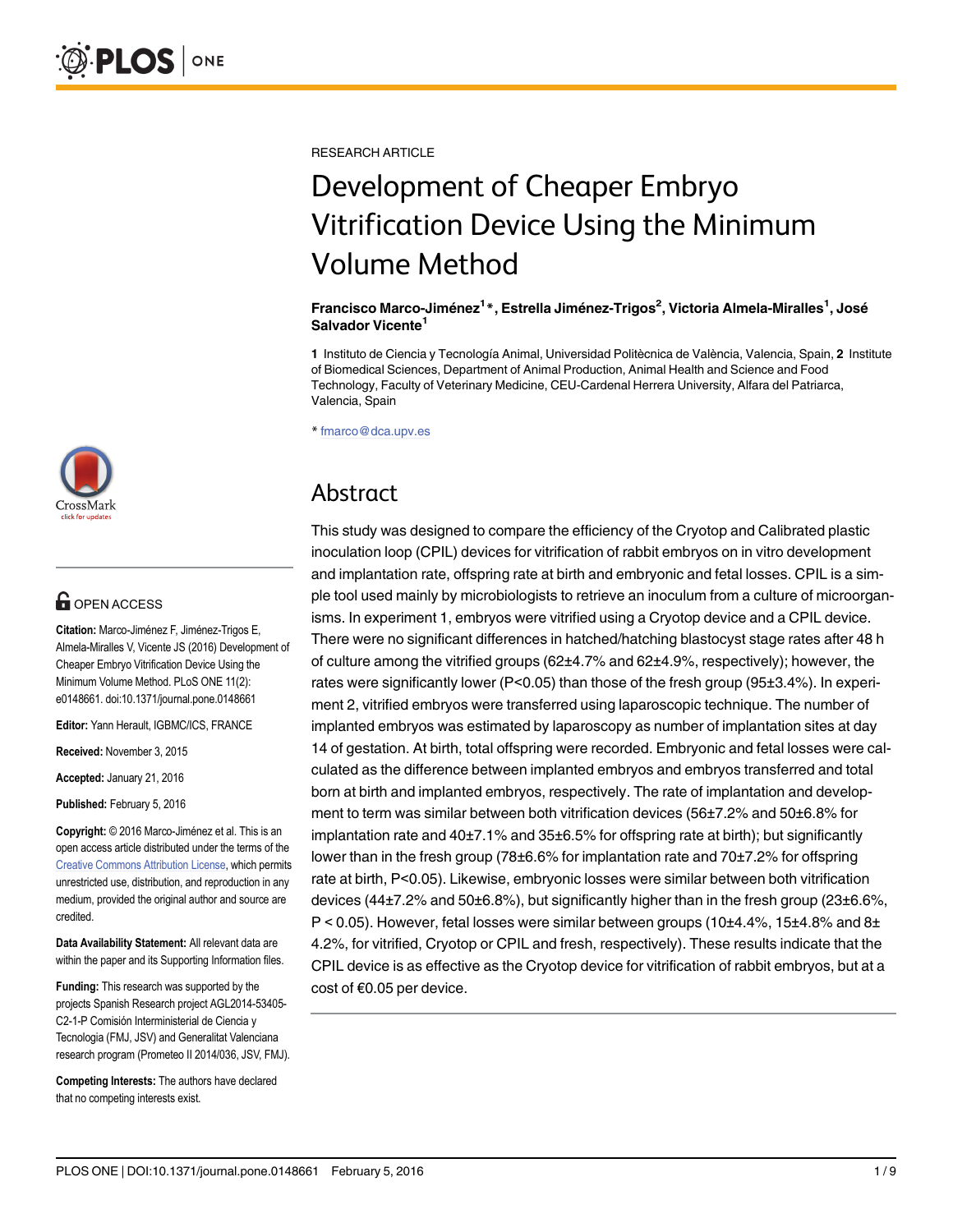## <span id="page-1-0"></span>Introduction

Vitrification was introduced in 1985 as a simple and cheap way to cryopreserve mammalian embryos in the absence of ice  $[1]$  $[1]$ . The first successful vitrification was done with mouse embryos using a relatively large volume sample (0.[2](#page-7-0)5-mL straw). Shortly after, Arav  $[2-6]$  $[2-6]$  $[2-6]$ introduced the idea of using the same technique for vitrification in a small drop, which he later designated the "minimum drop size". However, vitrification of embryos, on the other hand, although initially attempted in the late 1980s, was not applied clinically until recently [\[7\]](#page-7-0). The simplicity of the procedures, high viability of recovered embryos and cost effectiveness of the setup has resulted in increasing use of embryo vitrification compared to the conventional slowfreezing cryopreservation method in most embryo conservation programs [\[8](#page-7-0)]. Now, vitrification is being widely utilized in livestock and human embryos [\[8](#page-7-0)].

Vitrification is currently producing very satisfactory outcomes by means of methodologies that use a minimal volume  $[9,10]$  $[9,10]$ . Today, several vitrification devices are commercially available; electron microscope grid, minimum drop size technique, Cryotop, Cryoloop, Cryolock, Hemi-straw, solid surface, nylon mesh, Cryoleaf, direct cover vitrification, fiber plug, vitrification spatula, Cryo-E, plastic blade, Vitri-Inga, plastic straw, open-pulled straw, closed pulled straw, flexipet-denuding pipette, superfine open-pulled straw, CryoTip, pipette tip, high-security vitrification device, sealed pulled straw, Cryopette, Rapid-i, and JY Straw  $[7, 11, 12]$  $[7, 11, 12]$  $[7, 11, 12]$  $[7, 11, 12]$  $[7, 11, 12]$  $[7, 11, 12]$ . Although some devices can be made in-house, the devices designed to reduce the volume are difficult to produce in-house and do not guarantee safe routine application. Perhaps one of the main limitations of these devices is the high cost (each Cryotop costs €20 per device).

Thus, we propose the use of disposable, sterile calibrated plastic inoculation loop (CPIL), a simple tool used mainly by microbiologists to retrieve an inoculum from a culture of microorganisms. The advantages of this device are that it is calibrated, commercially available, in individual and sterile packages and at a significantly lower cost (approximately  $\epsilon$ 0.05 per device).

This study was therefore designed to compare the efficacy of the CPIL and Cryotop devices for embryo vitrification by analyzing the subsequent in vitro development and live offspring rate at birth in rabbit.

### Materials and Methods

All chemicals, unless otherwise stated, were reagent- grade and purchased from Sigma-Aldrich Química S.A. (Alcobendas, Madrid, Spain). All the experimental procedures used in this study were performed in accordance with Directive 2010/63/EU EEC for animal experiments and were reviewed and approved by the Ethical Committee for Experimentation with Animals of the Polytechnic University of Valencia, Spain (research code: 2015/VSC/PEA/00061).

#### Animals

New Zealand White rabbits were used. The rabbit has been used as an experimental animal in genetics and reproduction physiology since the beginning of the century  $[13]$  $[13]$  $[13]$ . The great advantage of rabbit is that it is one of the few species in which ovulation is induced by mating, resulting in an exactly defined pregnancy and embryonic age (hours or days post coitum) [[13](#page-7-0)].

Animals were housed at the Polytechnic University of Valencia experimental farm in flat deck indoor cages (75×50×30 cm), with free access to water and commercial pelleted diets (minimum of 15 g of crude protein per kg of dry matter (DM), 15 g of crude fiber per kg of DM, and 10.2 MJ of digestible energy (DE) per kg of DM). The photoperiod is set to provide 16 h of light and 8 h of dark, and the room temperature is regulated to keep temperatures between 10°C and 28°C.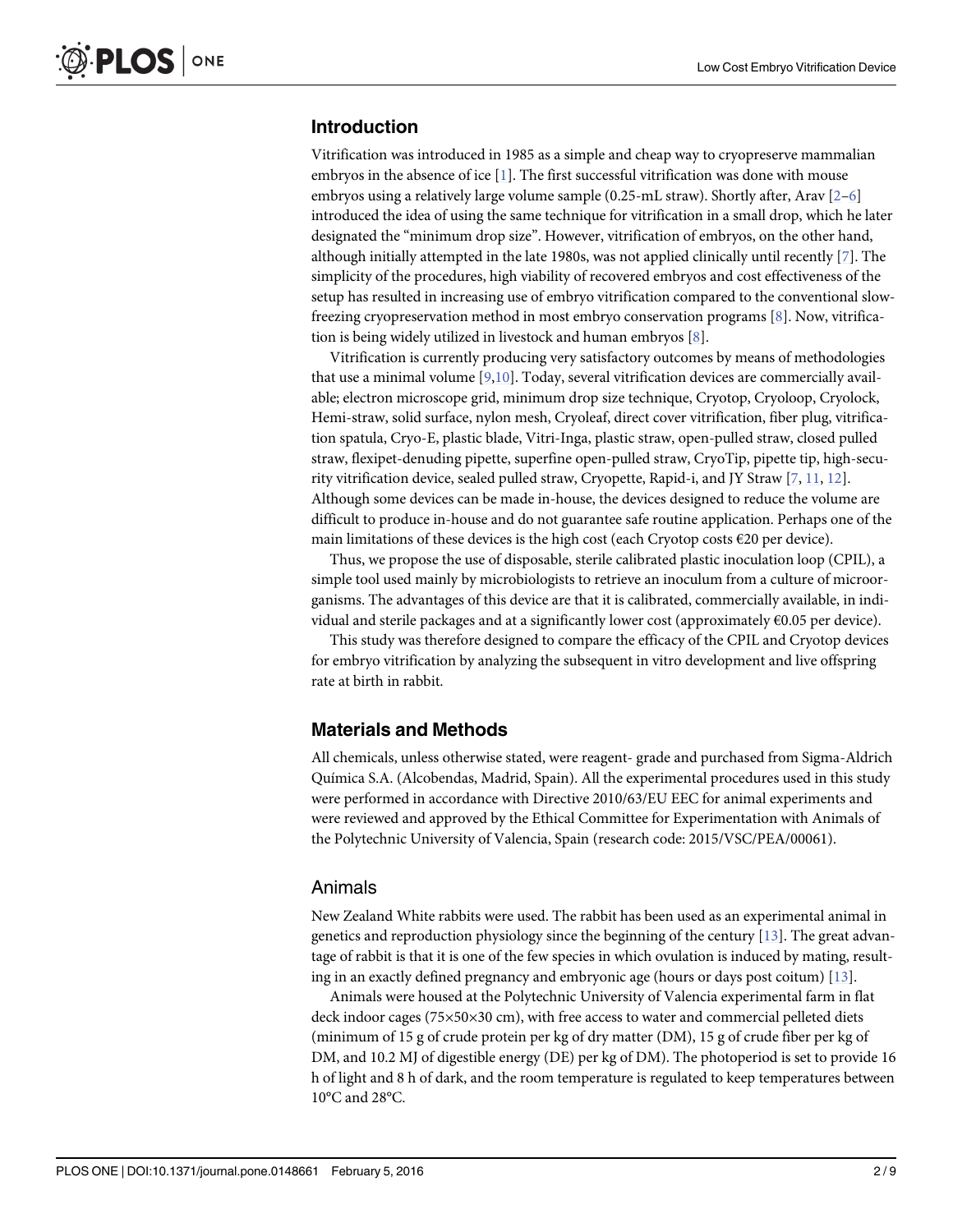# <span id="page-2-0"></span>Embryo collection

A total of 40 nulliparous female animals were used. Female animals were treated with 25 IU of eCG intramuscular (Intervet International B.V., Bowmeer, Holland) to induce receptivity. After 48 hours, female animals were artificially inseminated with a heterospermic pool of semen from male animals of the same line to randomize male effect. At the time of artificial insemination, female animals were administered 1 μg of buserelin acetate (Hoechst Marion Roussel S.A., Madrid, Spain) to induce ovulation and euthanized 72 hours later. Embryos were collected at room temperature by flushing the oviducts and uterine horns with 10 mL of embryo recovery media consisting of Dulbecco phosphate buffered saline (DPBS) supplemented with 0.2% (wt/vol) bovine serum albumin (BSA) and antibiotics (penicillin G sodium 60IU/mL, penicillin G procaine 140IU/mL and dihydrostreptomycin sulfate 0.250 mg/mL; Penivet 1; Divasa Farmavic, Barcelona, Spain). After recovery, morphologically normal embryos (morulae and blastocysts,  $S1$  Fig) were classified as normal (presenting homogenous cellular mass, mucin coat and spherical zona pellucida according to International Embryo Transfer Society classification) and pooled to randomize embryo effect.

# Vitrification and warming procedure

Embryos were vitrified using the vitrification procedure described by Marco-Jiménez et al. [[14\]](#page-7-0) using two devices ([Fig 1](#page-3-0)): Cryotop (Kitazato Co., Fuji, Japan) and Calibrated plastic inoculation loop (CPIL, DELTALAB, Rubí, Spain). The Cryotop consists of a flat rectangular leaf of polypropylene measuring 20 x 0.7 x 0.1 mm attached to a thin, 5-cm long handle [[9,15](#page-7-0)]. Moreover, the thin strip is covered with a hard plastic cover (3 cm long) on top of the Cryotop sheet to protect it during storage in nitrogen containers. The inoculating loop, a disposable sterile plastic loops manufactured from soft-flexible plastic, is a simple tool used mainly by microbiologists to retrieve an inoculum from a microorganism culture. Specifically, we used a calibrated 1μL plastic disposable inoculating loop.

Embryos were vitrified in a two-step addition procedure. At vitrification time, embryos were transferred into equilibration solution consisting of 10% (vol/vol) ethylene glycol and 10% (vol/vol) dimethyl sulfoxide dissolved in base medium (BM; DPBS supplemented with 0.2% [wt/vol] BSA) at room temperature for 2 minutes. The embryos were then transferred to vitrification solution consisting of 20% (vol/vol) ethylene glycol and 20% (vol/vol) dimethyl sulfoxide in BM. Next, the embryos were loaded into the devices [\(Fig 2](#page-4-0)) and directly plunged into liquid nitrogen within 1 minute.

After storage in liquid nitrogen, embryos were warmed by abrupt immersion of the naked devices in 200-μL drops of 0.33 M sucrose at 25°C in BM; after 5 minutes, the embryos were washed in BM. Warming embryos were scored and only undamaged embryos were catalogued as culturable-transferable.

### Effects of vitrification device on in vitro development

A total of 205 vitrified embryos (107 from CPIL and 98 from Cryotop) and 41 non-vitrified (fresh embryos) were cultured for 48 h in medium TCM199 containing 10% (v⁄v) Fetal Bovine Serum (FBS) at 38.5°C and 5% CO2 in humidified atmosphere. The in vitro development ability until hatching/hatched blastocyst stage was recorded for analysis.

# Effects of vitrification device on implantation rate, offspring rate at birth and embryonic and fetal losses

A total of 102 vitrified embryos (48 from CPIL and 54 for Cryotop and) and 40 fresh embryos were transferred into 12 adult nulliparous females. Only receptive females (determined by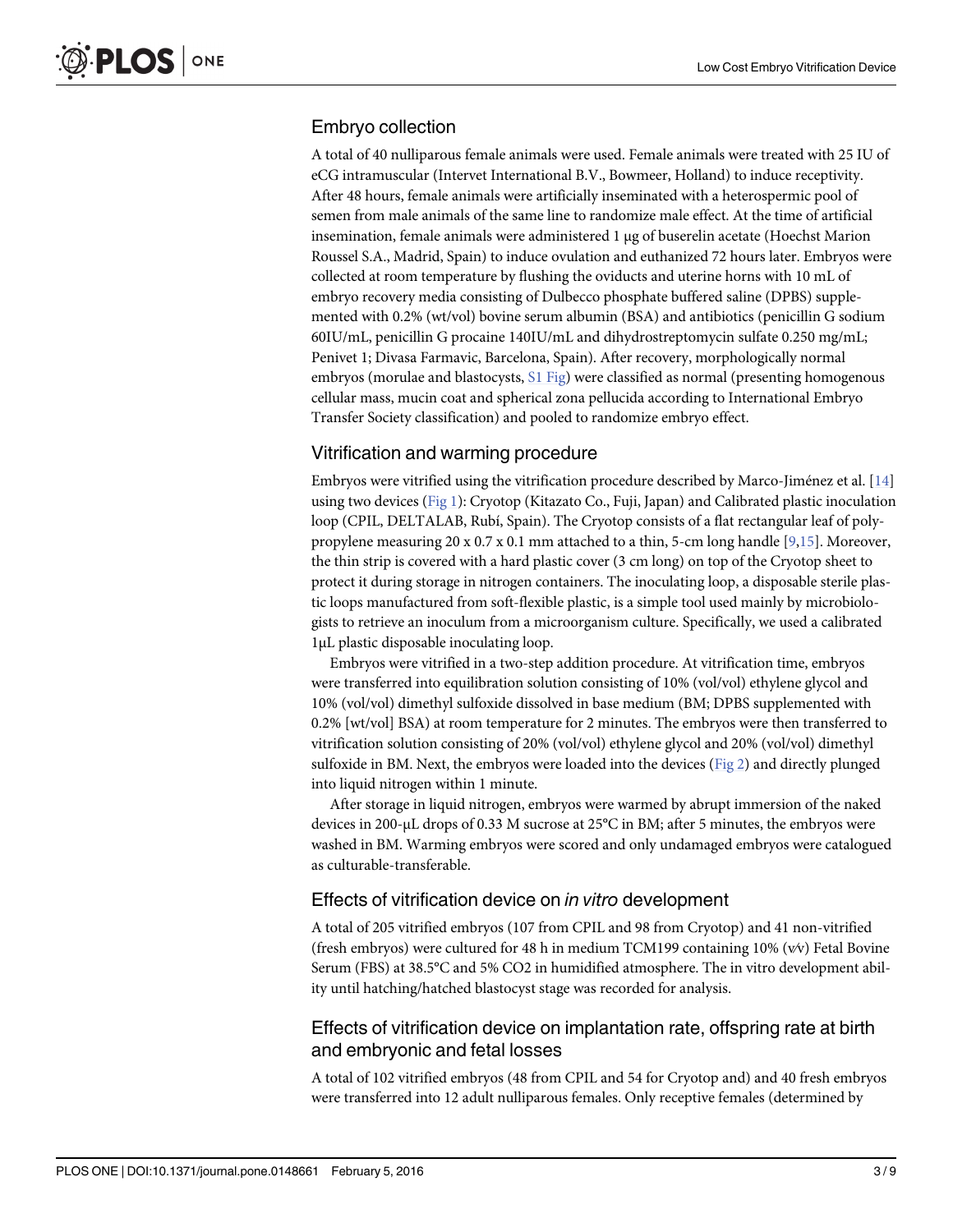<span id="page-3-0"></span>

[Fig 1. I](#page-2-0)mage shows calibrated plastic inoculation loop and Cryotop devices. a) Both devices packaged in individual sterilized bag. b) Shows each device with the corresponding covers. c) Detail of the device covers.

doi:10.1371/journal.pone.0148661.g001

vulva color) were induced to ovulate by injection of 1 μg of buserelin acetate (Hoescht, Marion Roussel, Madrid, Spain), 64–66 hours before transfer. To sedate the does during laparoscopy, anaesthesia was administered by an intramuscular injection of 4 mg/Kg of xylazine (Bayer AG, Leverkusen, Germany), followed 5–10 min later following intravenous injection into the marginal ear vein of 0.4 ml/ Kg of weight of ketamine hydrochloride (Imalgène 500, Merial SA, Lyon, France). During laparoscopy, 3 mg/kg of morphine hydrochloride (Morfina, B. Braun, Barcelona, Spain) was administered intramuscularly. After transfer, does were treated with antibiotics (4mg/Kg of gentamicin every 24h for 3 days, 10% Ganadexil, Invesa, Barcelona, Spain) and analgesics (0.03mg/Kg of buprenorphine hydrochloride, [Buprex, Esteve, Barcelona, Spain] every 12 hours for 3 days and 0.2mg/Kg of meloxicam [Metacam 5mg/mL, Norvet, Barcelona, Spain] every 24h for 3 days). Embryo transfer was performed using the laparoscopic technique described by Besenfelder and Brem  $[16]$  $[16]$  ([S2 Fig\)](#page-6-0). The number of embryos transferred was 10–12 (six embryos into each oviduct).

Survival rates of vitrified embryos were assessed by laparoscopy following the previous procedure, noting implantation rate (number of implanted embryos at day 14 from total embryos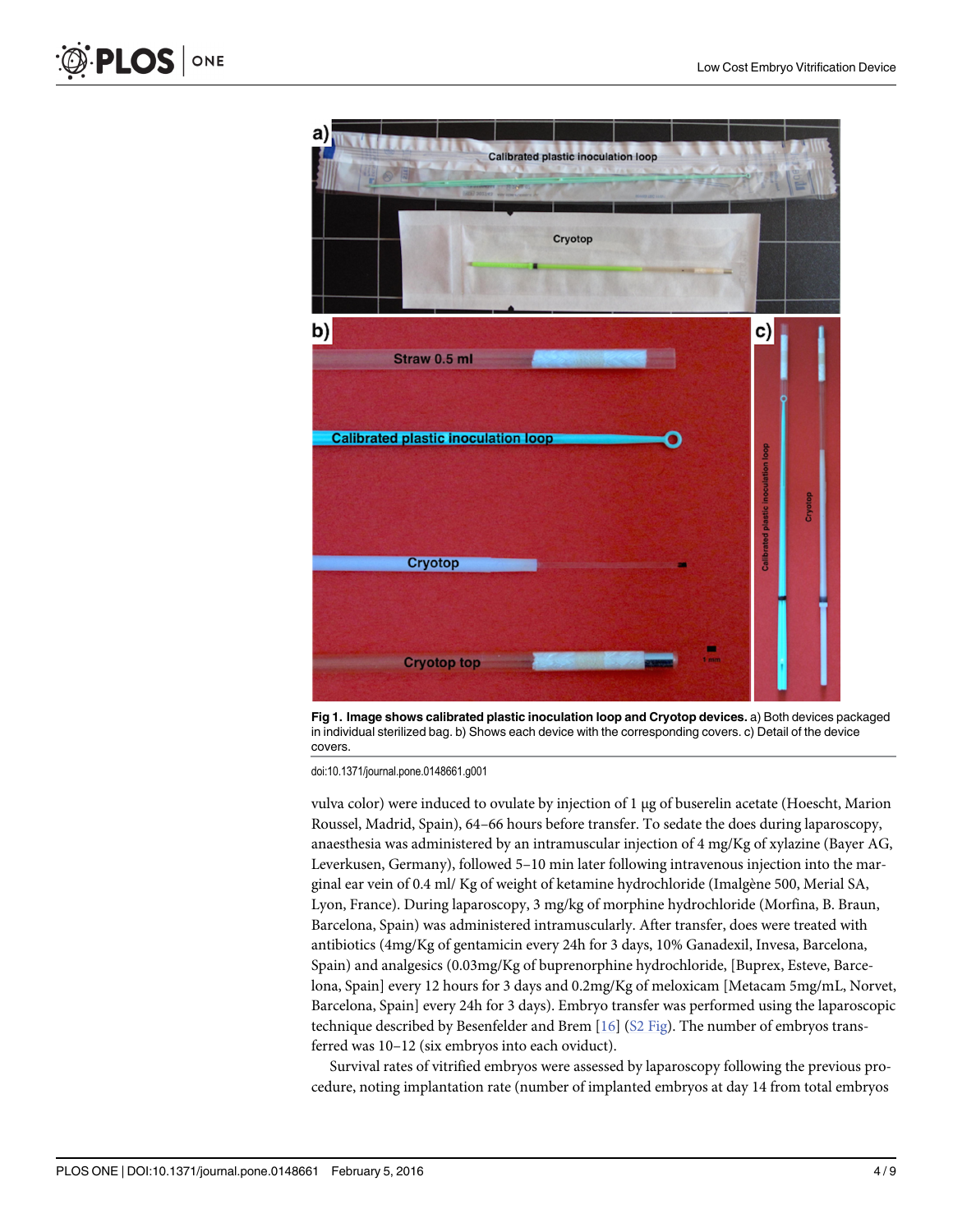<span id="page-4-0"></span>

[Fig 2. D](#page-2-0)etails of Calibrated plastic inoculation loop and Cryotop devices. a) Magnified image shows embryos in the corresponding devices. b) Shows each device with the corresponding covers (asterisks cotton top).

doi:10.1371/journal.pone.0148661.g002

transferred) and birth rate (offspring born/total embryos transferred). Embryonic losses were calculated as the difference between embryos transferred and implanted embryos. Fetal losses were calculated as the difference between total born at birth and implanted embryos.

#### Statistical analysis

A generalized linear model including the vitrification devices (Cryotop and CPIL) as fixed effects was used. The error was designated as having a binomial distribution using probit link function. Binomial data for implantation rate, offspring rate at birth and fetal losses were assigned as 1 if positive development had been achieved or a 0 if it had not. A P value of less than 0.05 was considered to indicate a statistically significant difference. The data are presented as least square mean ± standard error mean. All statistical analyses were carried out using a commercially available software program (SPSS 21.0 software package; SPSS Inc., Chicago, Illinois, USA, 2002).

### **Results**

As shown in [Table 1,](#page-5-0) rates of embryos developing to the hatched blastocyst stage after 48h of culture were similar between vitrified groups, but significantly lower than in the fresh group (62±4.7% and 62±4.9% vs 95±3.4%, for vitrified using Cryotop and CPIL device vs fresh, respectively, P<0.05).

The rate of implantation and development to term was significantly lower in the vitrified groups than in the fresh control (56±7.2% and 50±6.8% vs 78±6.6% for implantation rate and 40±7.1% and 35±6.5% vs 70±7.2% for offspring rate at birth, for vitrified, Cryotop or CPIL vs fresh, respectively,  $P < 0.05$ , [Table 2\)](#page-5-0), with no differences between the groups vitrified. Embryonic losses were significantly higher in the vitrified groups than in the fresh control (44±7.2% and  $50\pm6.8\%$  vs  $23\pm6.6\%$ , for vitrified, Cryotop or CPIL vs fresh, respectively,  $P < 0.05$ , [Table 2](#page-5-0)); there were no differences between vitrified groups. However, fetal losses were similar between groups (10±4.4%, 15±4.8% and 8±4.2%, for vitrified, Cryotop or CPIL and fresh, respectively, [Table 2](#page-5-0)).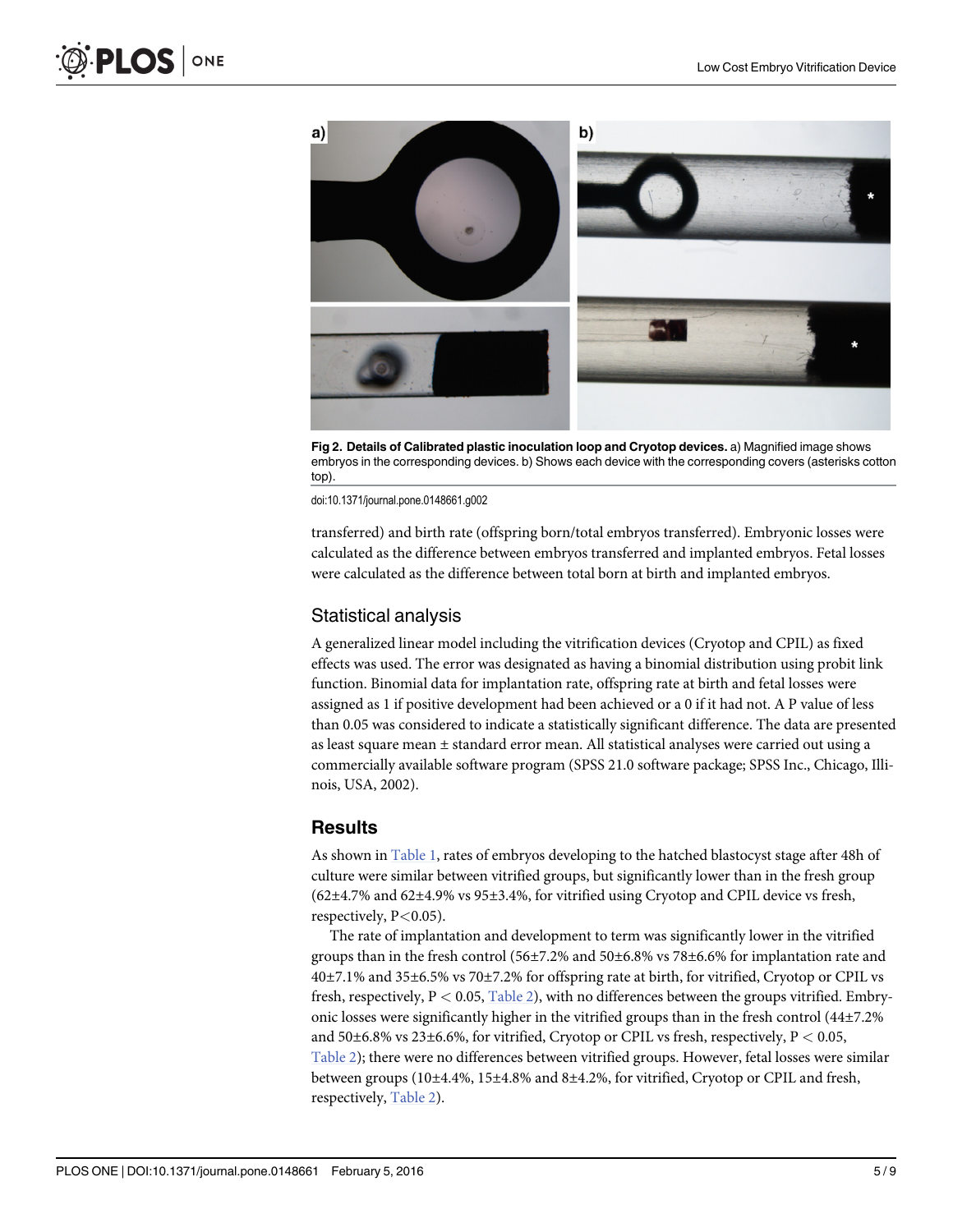| <b>Experimental group</b>           |     | <b>Hatching/Hatched Blastocyst rate</b> |
|-------------------------------------|-----|-----------------------------------------|
| Cryotop                             | 98  | $62+4.7^{b}$                            |
| Calibrated plastic inoculation loop | 107 | $62+4.9^{b}$                            |
| Fresh                               | 41  | $95{\pm}3.4^{a}$                        |

#### <span id="page-5-0"></span>[Table 1.](#page-4-0) Effect of vitrification device after 48 h of in vitro culture.

n: number of embryos.

a,b: Data in the same column with uncommon letters are different (p < 0.05). Data are presented as least squares means ± standard error of the least squares means.

doi:10.1371/journal.pone.0148661.t001

#### **Discussion**

Many techniques have been developed to reduce sample volume with an explosion of methods appearing in the literature over the last decade [\[7](#page-7-0)]. However, devices designed to reduce the volume of cryoprotectant required for vitrification are difficult to produce in-house and the commercially available kits are rather expensive (cost approximately €20 per device). The presented study described the use of a device for embryo vitrification in minimum volume size, more importantly commercially available, sterilized and at a low cost of  $\epsilon$ 0.05 per device. To the best of our knowledge, we also report the first offspring born using this new device.

CPIL is a simple tool used mainly by microbiologists to retrieve an inoculum from a culture of microorganisms. CPILs are molded from medical grade polypropylene and sterilized by ethylene oxide gas. They are also free of lubricants, oils and electrostatic charges. The CPILs are enclosed, individually wrapped inside medical style paper–plastic peel pouches or peel-apart packages. Moreover, the loop can be covered with a hard plastic cover (3 cm long using a 0.5 ml sperm straws,  $Fig 2$ ) on top of the CPIL sheet to protect it during storage in nitrogen containers in accordance with the regulatory directive of the European Union [\[17\]](#page-7-0). Recently, Mikołajewska et al. [\[18\]](#page-7-0) compared the survival rate of matured cat oocytes vitrified with the use of Cryotop and plastic Cryoloop and found no statistical difference.

Over the last decade, researchers have developed a series of devices that permit cooling at 10 to 20 times the rates achievable with 0.25 ml insemination straws immersed in  $LN_2$  [[19](#page-7-0)]. The devices achieve these results primarily because they have a low thermal mass and because they use very small volumes of cell suspensions. Cryotop with 0.1 μl of volume cools at a mean of 69,250 ± 4,280°C/min from 20°C to −120°C when immersed directly into LN2 and warms from −170°C to −30°C at a mean of 117,500 ± 10,630°C/min when abruptly transferred from

| Table 2.  Effect of vitrification device on implantation, offspring at birth and embryonic and fetal losses. |  |  |  |
|--------------------------------------------------------------------------------------------------------------|--|--|--|
|                                                                                                              |  |  |  |

| <b>Experimental group</b>           | n  | Implantation rate   | Offspring at birth rate | Losses rate      |                    |
|-------------------------------------|----|---------------------|-------------------------|------------------|--------------------|
|                                     |    |                     |                         | $Embryonic\pi$   | Fetal <sup>*</sup> |
| Cryotop                             | 54 | 56±7.2 <sup>b</sup> | 40±7.1 <sup>b</sup>     | $44{\pm}7.2^{b}$ | 10±4.4             |
| Calibrated plastic inoculation loop | 48 | $50\pm 6.8^{\circ}$ | $35\pm6.5^{b}$          | $50\pm6.8^{b}$   | $15 + 4.8$         |
| Fresh                               | 40 | $78 \pm 6.6^a$      | 70±7.2 <sup>a</sup>     | $23 \pm 6.6^a$   | $8+4.2$            |

n: number of embryos.

# Calculated as differences between transferred embryos and implanted embryos.

\* Calculated as differences between implanted embryos and offspring at birth.

a,b: Data in the same column with uncommon letters are different (p < 0.05). Data are presented as least squares means ± standard error of the least squares means.

doi:10.1371/journal.pone.0148661.t002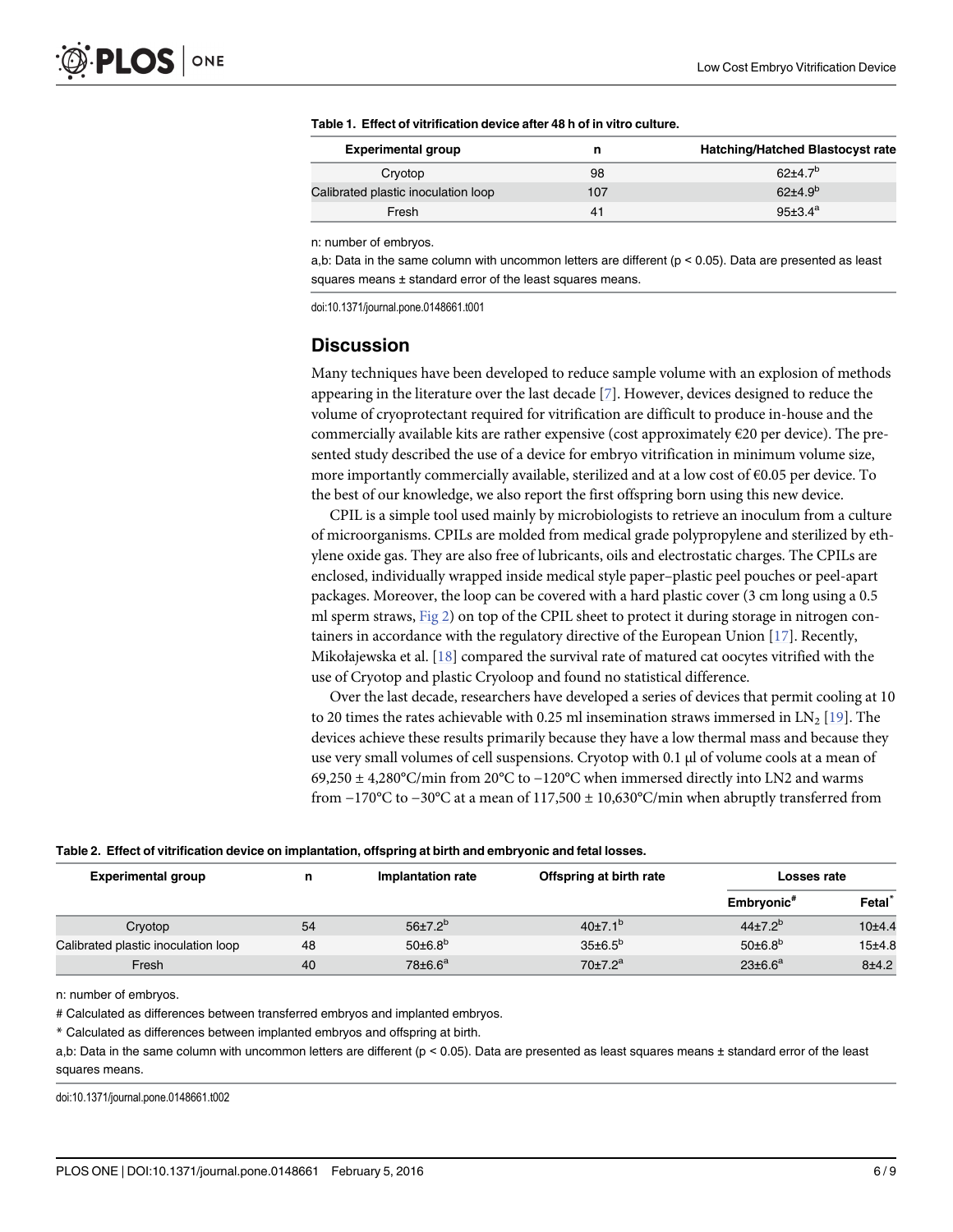<span id="page-6-0"></span>LN2 into a 2 ml 0.5 M sucrose solution "bath" at 23°C [\[19\]](#page-7-0). Based on the results, the Cryotop method is considered the gold standard for vitrification [\[20\]](#page-7-0). Cryotop results in high survival and developmental rates in the vast majority of species; pigs [\[21](#page-7-0)–[23](#page-7-0)], cattle [\[9,](#page-7-0) [24](#page-7-0),[25](#page-8-0)], buffalo [\[25](#page-8-0)–  $27$ ], mice [\[28\]](#page-8-0), rabbits [\[14,](#page-7-0)[29](#page-8-0)] and humans [[30](#page-8-0)–[34\]](#page-8-0). Thus, the Cryotop device was chosen as the comparison point with CPIL device due to its superiority compared to the rest of the devices.

In the present study, vitrified embryos using both devices, Cryotop and CPIL, had similar in *vitro* hatching rates, which were similar to those previously reported  $[35, 36]$  $[35, 36]$  $[35, 36]$  $[35, 36]$  $[35, 36]$ . To the best of our knowledge, no studies have addressed this issue using embryos. The only available study used cat oocytes, and no differences were detected in survival rate with plastic inoculation loop compared to Cryotop [\[18\]](#page-7-0). When performing the embryo transfer experiment, we confirmed that CPIL and Cryotop were equally effective in terms of pregnancy rate and offspring at birth. Similar results have been reported previously  $[14, 35-44]$  $[14, 35-44]$  $[14, 35-44]$  $[14, 35-44]$  $[14, 35-44]$  $[14, 35-44]$ . Therefore, these results prove the effectiveness of the calibrated plastic inoculation loop as vitrification device. In addition, the results of our comparison study of the effect of cryodevices on embryonic and fetal losses showed that there was no significant difference between the CPIL and Cryotop. However, the embryonic losses were higher in the vitrified groups than the fresh group. Our data showed that after vitrification one peak of loss occurs before implantation, but after implantation till the end of gestation, both devices and fresh group followed similar paths. The results of the distribution of losses are in accordance with previous studies [[14](#page-7-0), [42](#page-8-0)–[44\]](#page-8-0).

We conclude that the calibrated plastic inoculation loop device can be applicable with rabbit embryos and suggest that it could also be widely applicable in others species and in a variety of areas including animal industries, experimental animal breeding, conservation biology and reproductive medicine, at negligible cost (0.05€ per device). Further studies should be performed to evaluate the production of live offspring from oocytes vitrified by the calibrated plastic inoculation loop device.

# Supporting Information

[S1 Fig.](http://www.plosone.org/article/fetchSingleRepresentation.action?uri=info:doi/10.1371/journal.pone.0148661.s001) Morphologically normal embryos (morulae and blastocysts) catalogued as culturable-transferable.

(TIFF)

[S2 Fig.](http://www.plosone.org/article/fetchSingleRepresentation.action?uri=info:doi/10.1371/journal.pone.0148661.s002) Representative embryo oviductal transfer assisted by laparoscopy. Epidural catheter introduced into the inguinal region with an epidural needle (A). Embryos were aspirated in an epidural catheter and it was inserted in the oviduct through the infundibulum  $(B, C \& D)$ . Detail of fluid after transfer (E & F). (TIFF)

### Acknowledgments

English text version revised by N. Macowan English Language Service.

### Author Contributions

Conceived and designed the experiments: FMJ JSV. Performed the experiments: FMJ EJT VAM. Analyzed the data: FMJ. Contributed reagents/materials/analysis tools: FMJ EJT VAM. Wrote the paper: FMJ JSV.

#### **References**

Rall WF, Fahy GM (1985) Ice-free cryopreservation of mouse embryos at -196°C by vitrification. Nature 313:573–5. PMID: [3969158](http://www.ncbi.nlm.nih.gov/pubmed/3969158)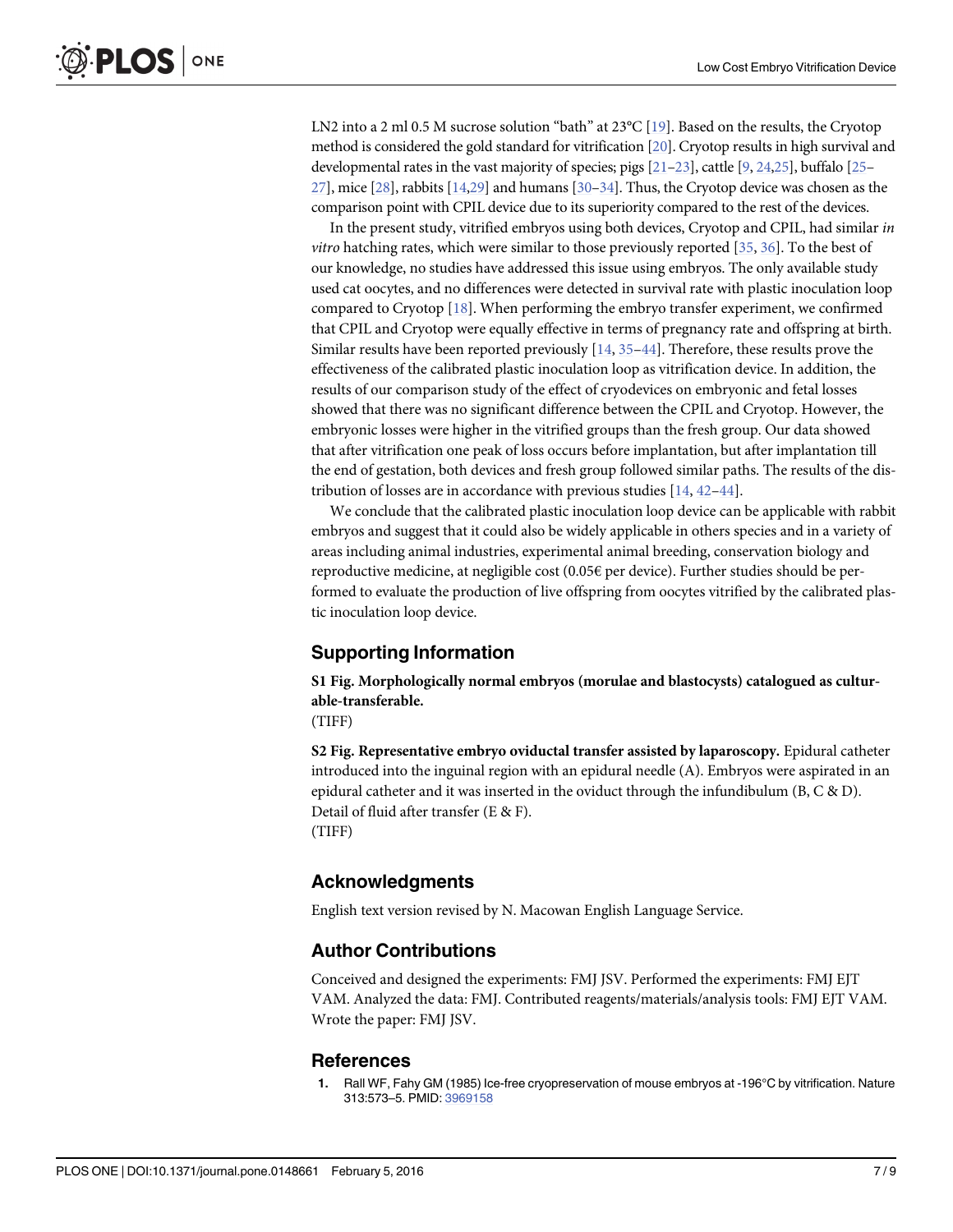- <span id="page-7-0"></span>[2.](#page-1-0) Arav A (1989) Vitrification of oocytes and embryos. DVM Thesis. Bologna: Bologna University.
- 3. Arav A, Gianaroli L, Bafaro G, Diotalevi L (1987) A new vitrification technique for 8-cell stage mouse embryos. Presented at: IVF Meeting. Barcelona, 373:118.
- 4. Arav A (1992) Vitrification of oocyte and embryos. In: Lauria A, Gandolfi F, editors. New trends in embryo transfer. Cambridge, UK: Portland Press. 255–64.
- 5. Arav A, Zeron Y (1997) Vitrification of bovine oocytes using modified minimum drop size technique (MDS) is affected by the composition and the concentration of the vitrification solution and by the cooling conditions. Theriogenology 47:341.
- [6.](#page-1-0) Arav A, Yavin S, Zeron Y, Natan Y, Dekel I, Gacitua H(2002) New trend in gamete's cryopreservation. Mol Cell Endocrinol 187:77–81. PMID: [11988314](http://www.ncbi.nlm.nih.gov/pubmed/11988314)
- [7.](#page-1-0) Arav A (2014) Cryopreservation of oocytes and embryos. Theriogenology 81:96–102. doi: [10.1016/j.](http://dx.doi.org/10.1016/j.theriogenology.2013.09.011) [theriogenology.2013.09.011](http://dx.doi.org/10.1016/j.theriogenology.2013.09.011) PMID: [24274414](http://www.ncbi.nlm.nih.gov/pubmed/24274414)
- [8.](#page-1-0) Lavara R, Baselga M, Vicente JS (2011) Does storage time in LN2 influence survival and pregnancy outcome of vitrified rabbit embryos? Theriogenology 76:652-7. doi: [10.1016/j.theriogenology.2011.03.](http://dx.doi.org/10.1016/j.theriogenology.2011.03.018) [018](http://dx.doi.org/10.1016/j.theriogenology.2011.03.018) PMID: [21664667](http://www.ncbi.nlm.nih.gov/pubmed/21664667)
- [9.](#page-1-0) Kuwayama M, Vajta G, Kato O, Leibo SP (2005) Highly efficient vitrification method for cryopreservation of human oocytes. Reprod Biomed Online 11:300–8. PMID: [16176668](http://www.ncbi.nlm.nih.gov/pubmed/16176668)
- [10.](#page-1-0) Cobo A, Bellver J, Domingo J, Pérez S, Crespo J, Pellicer A et al. (2008) New options in assisted reproduction technology: the Cryotop method of oocyte vitrification. Reprod Biomed Online 17:68–72. PMID: [18616893](http://www.ncbi.nlm.nih.gov/pubmed/18616893)
- [11.](#page-1-0) Saragusty J, Arav A (2011) Current progress in oocyte and embryo cryopreservation by slow freezing and vitrification. Reproduction 141:1–19. doi: [10.1530/REP-10-0236](http://dx.doi.org/10.1530/REP-10-0236) PMID: [20974741](http://www.ncbi.nlm.nih.gov/pubmed/20974741)
- [12.](#page-1-0) Casillas F, Ducolomb Y, Lemus AE, Cuello C, Betancourt M (2015) Porcine embryo production following in vitro fertilization and intracytoplasmic sperm injection from vitrified immature oocytes matured with a granulosa cell co-culture system. Cryobiology 71:299–305. doi: [10.1016/j.cryobiol.2015.08.003](http://dx.doi.org/10.1016/j.cryobiol.2015.08.003) PMID: [26254037](http://www.ncbi.nlm.nih.gov/pubmed/26254037)
- [13.](#page-1-0) Fischer B, Chavatte-Palmer P, Viebahn C, Navarrete-Santos A, Duranthon V (2012) Rabbit as a reproductive model for human health. Reproduction 144:1–10. doi: [10.1530/REP-12-0091](http://dx.doi.org/10.1530/REP-12-0091) PMID: [22580370](http://www.ncbi.nlm.nih.gov/pubmed/22580370)
- [14.](#page-2-0) Marco-Jiménez F, Lavara R, Jiménez-Trigos E, Vicente JS (2013) In vivo development of vitrified rabbit embryos: effects of vitrification device, recipient genotype, and asynchrony. Theriogenology 279:1124–9.
- [15.](#page-2-0) Kuwayama M (2007) Highly efficient vitrification for cryopreservation of human oocytes and embryos: the Cryotop method. Theriogenology 67:73-80. PMID: [17055564](http://www.ncbi.nlm.nih.gov/pubmed/17055564)
- [16.](#page-3-0) Besenfelder U, Brem G (1993) Laparoscopic embryo transfer in rabbits, J. Reprod. Fertil 99:53–56. PMID: [8283452](http://www.ncbi.nlm.nih.gov/pubmed/8283452)
- [17.](#page-5-0) Union European (2004) Directive 2004/23/EC of the European Parliament and Council of 31 March 2004 on setting quality and safety standards for the donation, procurement, testing, processing, preservation, storage and distribution of human tissues and cells. Offic J Eur Union 102:48–58.
- [18.](#page-5-0) Mikołajewska N, Müller K, Niżański W, Jewgenow K (2012) Vitrification of domestic cat oocytes—effect on viability and integrity of subcellular structures. Reprod Domest Anim 47:295–9. doi: [10.1111/rda.](http://dx.doi.org/10.1111/rda.12044) [12044](http://dx.doi.org/10.1111/rda.12044) PMID: [23279523](http://www.ncbi.nlm.nih.gov/pubmed/23279523)
- [19.](#page-5-0) Mazur P, Seki S (2011) Survival of mouse oocytes after being cooled in a vitrification solution to -196°C at 95° to 70,000°C/min and warmed at 610° to 118,000°C/min: A new paradigm for cryopreservation by vitrification. Cryobiology 62:1–7. doi: [10.1016/j.cryobiol.2010.10.159](http://dx.doi.org/10.1016/j.cryobiol.2010.10.159) PMID: [21055397](http://www.ncbi.nlm.nih.gov/pubmed/21055397)
- [20.](#page-6-0) Roy TK, Brandi S, Tappe NM, Bradley CK, Vom E, Henderson C et al. (2014) Embryo vitrification using a novel semi- automated closed system yields in vitro outcomesequivalent to the manual Cryotop method. Hum Reprod 29:2431–8. doi: [10.1093/humrep/deu214](http://dx.doi.org/10.1093/humrep/deu214) PMID: [25164022](http://www.ncbi.nlm.nih.gov/pubmed/25164022)
- [21.](#page-6-0) Isachenko V, Soler C, Isachenko E, Perez-Sanchez F, Grishchenko V (2001) Vitrification of immature porcine oocytes: effects of lipid droplets, temperature, cytoskeleton, and addition and removal of cryoprotectant. Cryo Letters 22:157–162.
- 22. Esaki R, Ueda H, Kurome M, Hirakawa K, Tomii R, Yoshioka H et al. (2004) Cryopreservation of porcine embryos derived from in vitro-matured oocytes, Biol. Reprod 71:432–437. PMID: [15044264](http://www.ncbi.nlm.nih.gov/pubmed/15044264)
- [23.](#page-6-0) Ushijima H, Yoshioka H, Esaki R, Takahashi K, Kuwayama M, Nakane T et al. (2004) Improved survival of vitrified in vivo-derived porcine embryos. J Reprod Dev 50:481–6. PMID: [15329481](http://www.ncbi.nlm.nih.gov/pubmed/15329481)
- [24.](#page-6-0) Morató R, Izquierdo D, Paramio MT, Mogas T (2008) Cryotops versus open-pulled straws (OPS) as carriers for the cryopreservation of bovine oocytes: effects on spindle and chromosome configuration and embryo development. Cryobiology 57:137–41. doi: [10.1016/j.cryobiol.2008.07.003](http://dx.doi.org/10.1016/j.cryobiol.2008.07.003) PMID: [18680737](http://www.ncbi.nlm.nih.gov/pubmed/18680737)